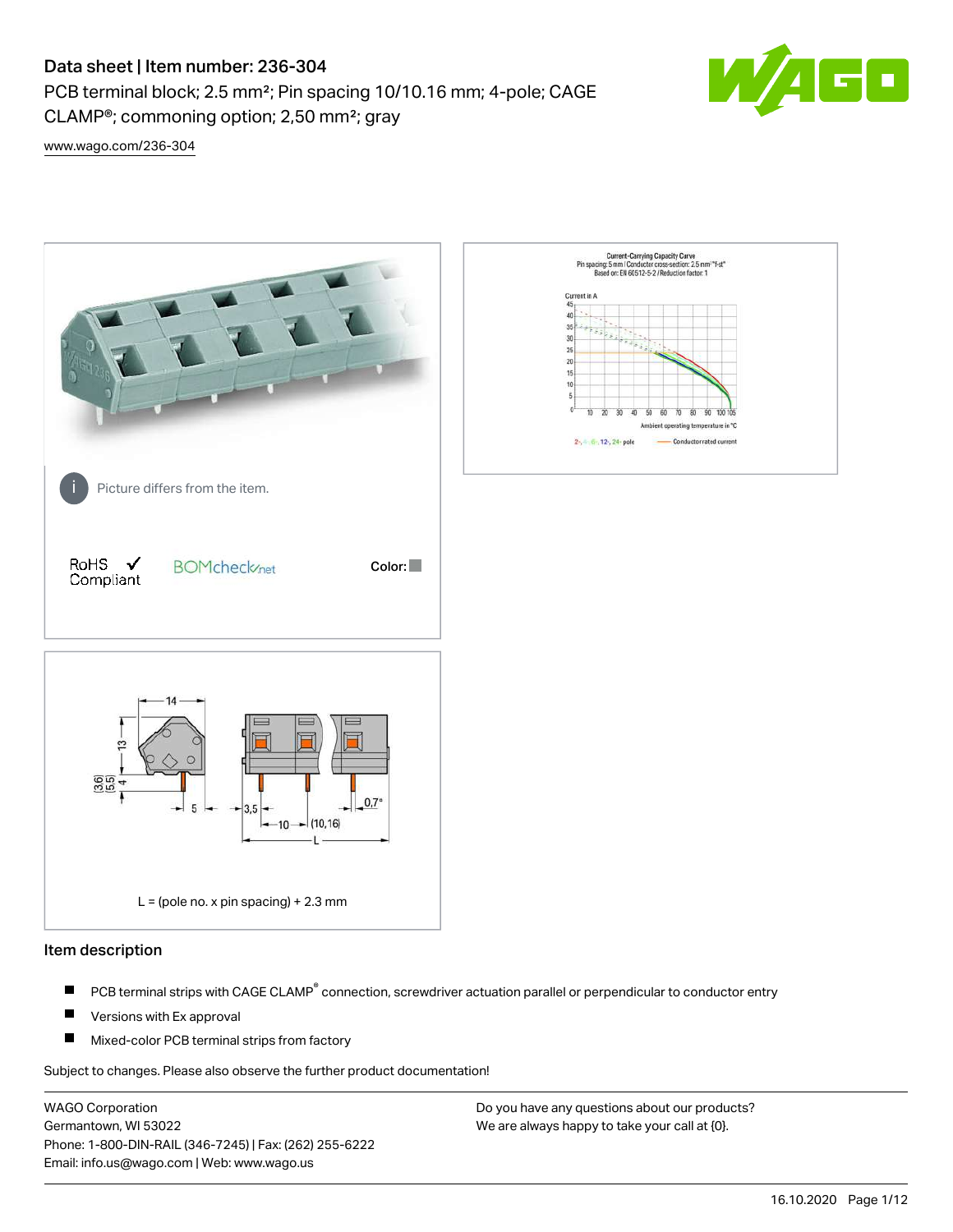

- $\blacksquare$ Operating tools for factory wiring
- $\blacksquare$ 45° conductor entry angle permits a wide range of applications and wiring options
- $\blacksquare$ Set to metric or inch pin spacing by compressing PCB terminal strips or pulling them apart

# Data

# Electrical data

#### Ratings per IEC/EN 60664-1

| Ratings per                 | IEC/EN 60664-1                                            |
|-----------------------------|-----------------------------------------------------------|
| Rated voltage (III / 3)     | 630 V                                                     |
| Rated surge voltage (III/3) | 8 <sub>kV</sub>                                           |
| Rated voltage (III/2)       | 1000 V                                                    |
| Rated surge voltage (III/2) | 8 <sub>kV</sub>                                           |
| Nominal voltage (II/2)      | 1000 V                                                    |
| Rated surge voltage (II/2)  | 8 <sub>kV</sub>                                           |
| Rated current               | 24 A                                                      |
| Legend (ratings)            | (III / 2) ≙ Overvoltage category III / Pollution degree 2 |

### Ratings per UL 1059

| Approvals per                  | UL 1059 |
|--------------------------------|---------|
| Rated voltage UL (Use Group B) | 300 V   |
| Rated current UL (Use Group B) | 15 A    |
| Rated voltage UL (Use Group D) | 300 V   |
| Rated current UL (Use Group D) | 10 A    |

#### Ratings per CSA

| Approvals per                   | CSA   |
|---------------------------------|-------|
| Rated voltage CSA (Use Group B) | 300 V |
| Rated current CSA (Use Group B) | 15 A  |
| Rated voltage CSA (Use Group D) | 300 V |
| Rated current CSA (Use Group D) | 10 A  |

#### Connection data

| Connection technology | CAGE CLAMP                              |
|-----------------------|-----------------------------------------|
| Actuation type        | Operating tool                          |
| Solid conductor       | $0.08$ 2.5 mm <sup>2</sup> / 28  12 AWG |

Subject to changes. Please also observe the further product documentation!

| <b>WAGO Corporation</b>                                | Do you have any questions about our products? |
|--------------------------------------------------------|-----------------------------------------------|
| Germantown, WI 53022                                   | We are always happy to take your call at {0}. |
| Phone: 1-800-DIN-RAIL (346-7245)   Fax: (262) 255-6222 |                                               |
| Email: info.us@wago.com   Web: www.wago.us             |                                               |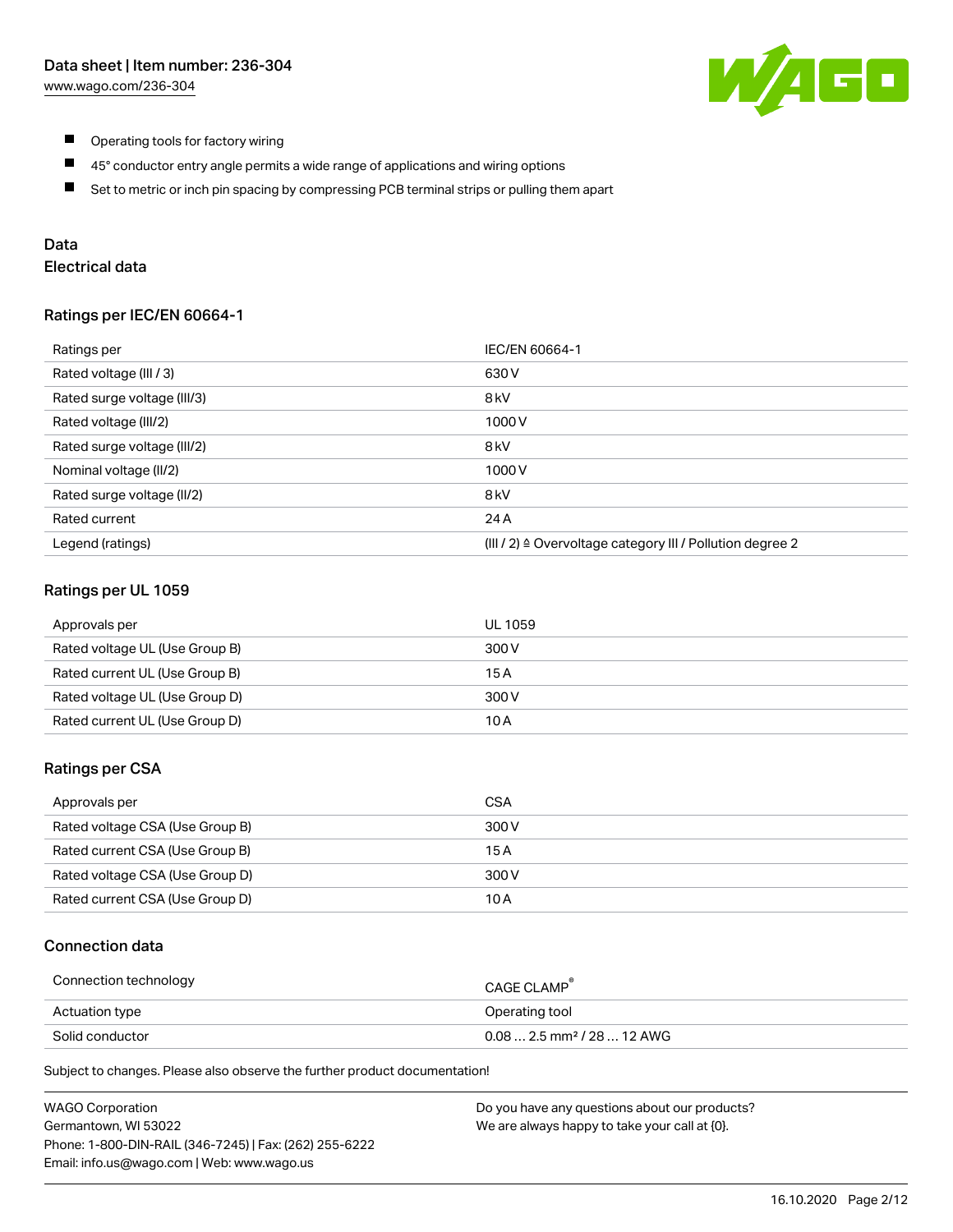[www.wago.com/236-304](http://www.wago.com/236-304)



| Fine-stranded conductor                           | $0.08$ 2.5 mm <sup>2</sup> / 28  12 AWG |
|---------------------------------------------------|-----------------------------------------|
| Fine-stranded conductor; with insulated ferrule   | $0.251.5$ mm <sup>2</sup>               |
| Fine-stranded conductor; with uninsulated ferrule | $0.251.5$ mm <sup>2</sup>               |
| Strip length                                      | $56$ mm / 0.2  0.24 inch                |
| Conductor connection direction to PCB             | 45°                                     |
| Pole No.                                          | 4                                       |
| Total number of connection points                 | 4                                       |
| Total number of potentials                        | 4                                       |
| Number of connection types                        |                                         |
| Number of levels                                  |                                         |
| Note (conductor cross-section)                    | 12 AWG: THHN, THWN                      |

# Physical data

| Pin spacing                          | 10/10.16 mm / 0.394/0.4 inch |
|--------------------------------------|------------------------------|
| Width                                | 42.3 mm / 1.665 inch         |
| Height                               | 17 mm / 0.669 inch           |
| Height from the surface              | 13 mm / 0.512 inch           |
| Depth                                | 14 mm / 0.551 inch           |
| Solder pin length                    | 4 mm                         |
| Solder pin dimensions                | $0.7 \times 0.7$ mm          |
| Drilled hole diameter with tolerance | 1.1 $(+0.1)$ mm              |

## PCB contact

| PCB contact                         | THT                                      |
|-------------------------------------|------------------------------------------|
| Solder pin arrangement              | over the entire terminal strip (in-line) |
| Number of solder pins per potential |                                          |

## Material Data

| Color                       | gray                                   |
|-----------------------------|----------------------------------------|
| Material group              |                                        |
| Insulation material         | Polyamide (PA66)                       |
| Flammability class per UL94 | V <sub>0</sub>                         |
| Clamping spring material    | Chrome nickel spring steel (CrNi)      |
| Contact material            | Electrolytic copper $(E_{\text{CII}})$ |
| Contact plating             | tin-plated                             |
| Fire load                   | 0.1 MJ                                 |

Subject to changes. Please also observe the further product documentation!

| <b>WAGO Corporation</b>                                | Do you have any questions about our products? |
|--------------------------------------------------------|-----------------------------------------------|
| Germantown, WI 53022                                   | We are always happy to take your call at {0}. |
| Phone: 1-800-DIN-RAIL (346-7245)   Fax: (262) 255-6222 |                                               |
| Email: info.us@wago.com   Web: www.wago.us             |                                               |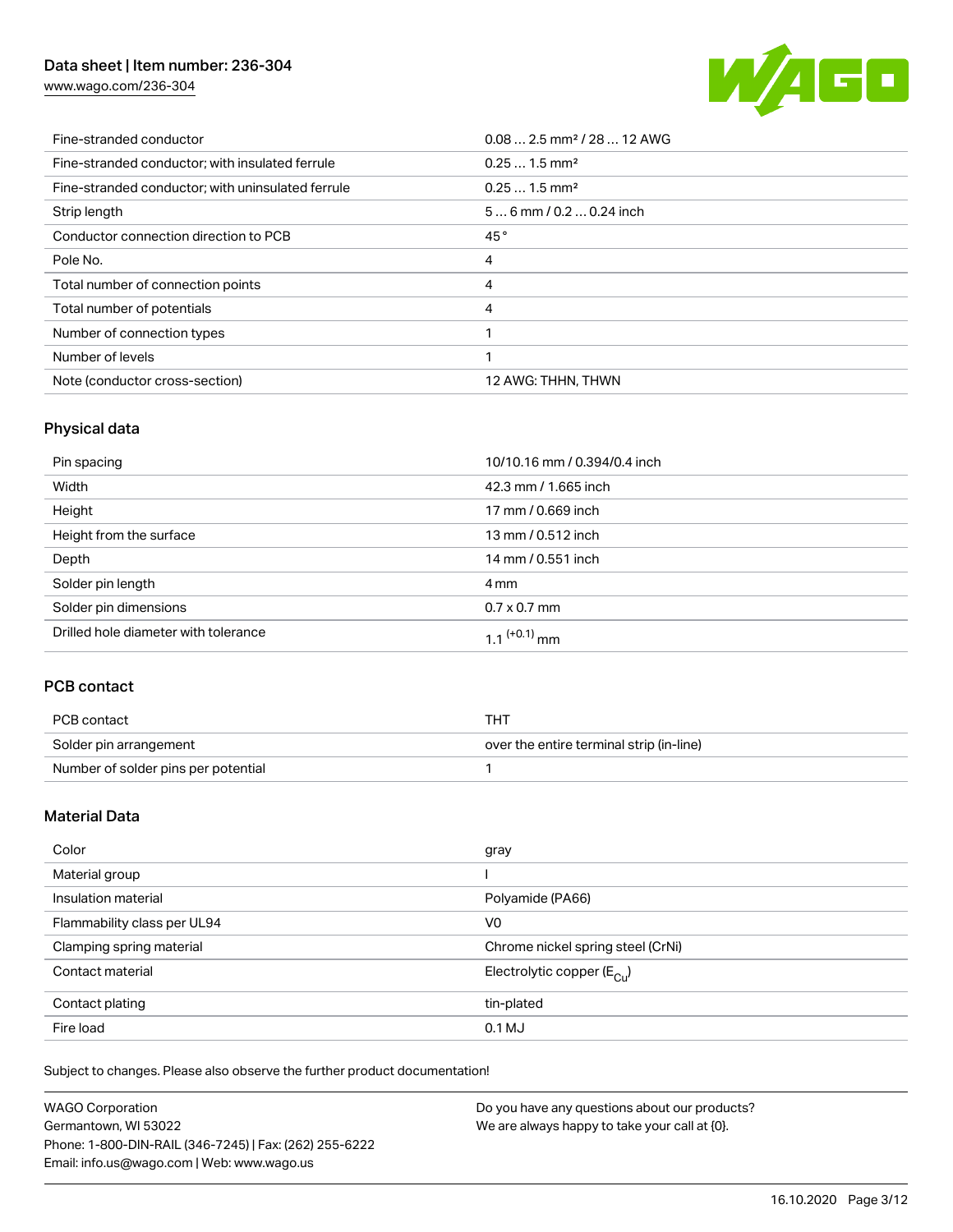[www.wago.com/236-304](http://www.wago.com/236-304)



| Weight                            | 5.1 <sub>g</sub> |
|-----------------------------------|------------------|
| <b>Environmental Requirements</b> |                  |

| Limit temperature range | -60  +105 °C        |  |
|-------------------------|---------------------|--|
| Commercial data         |                     |  |
| Product Group           | 4 (Printed Circuit) |  |

| <b>FIULL OIUUP</b>    | $4$ (Princed Unculy |
|-----------------------|---------------------|
| Packaging type        | <b>BOX</b>          |
| Country of origin     | CН                  |
| <b>GTIN</b>           | 4044918768351       |
| Customs tariff number | 85369010000         |
|                       |                     |

## Approvals / Certificates

## Country specific Approvals

|      |                                               |                                 | Certificate     |
|------|-----------------------------------------------|---------------------------------|-----------------|
| Logo | Approval                                      | <b>Additional Approval Text</b> | name            |
|      | <b>CCA</b><br><b>DEKRA Certification B.V.</b> | EN 60947                        | NTR NL-<br>7109 |
| Ĥ    | <b>CCA</b><br>DEKRA Certification B.V.        | EN 60998                        | NTR NL-<br>7195 |
| KEMA | <b>CCA</b><br>DEKRA Certification B.V.        | EN 60947                        | 2168090.01      |
|      | <b>CSA</b><br><b>DEKRA Certification B.V.</b> | C22.2 No. 158                   | 1673957         |

#### Ship Approvals

| Logo                          | Approval                                                                   | <b>Additional Approval Text</b>                                                                                 | Certificate<br>name |
|-------------------------------|----------------------------------------------------------------------------|-----------------------------------------------------------------------------------------------------------------|---------------------|
| 嚩<br><b>BUREAU</b><br>VERITAS | BV<br>Bureau Veritas S.A.                                                  | <b>IEC 60998</b>                                                                                                | 11915/D0<br>BV      |
|                               | <b>DNV GL</b>                                                              |                                                                                                                 | TAE000016Z          |
|                               | Subject to changes. Please also observe the further product documentation! |                                                                                                                 |                     |
| .                             |                                                                            | the contract of the contract of the contract of the contract of the contract of the contract of the contract of |                     |

WAGO Corporation Germantown, WI 53022 Phone: 1-800-DIN-RAIL (346-7245) | Fax: (262) 255-6222 Email: info.us@wago.com | Web: www.wago.us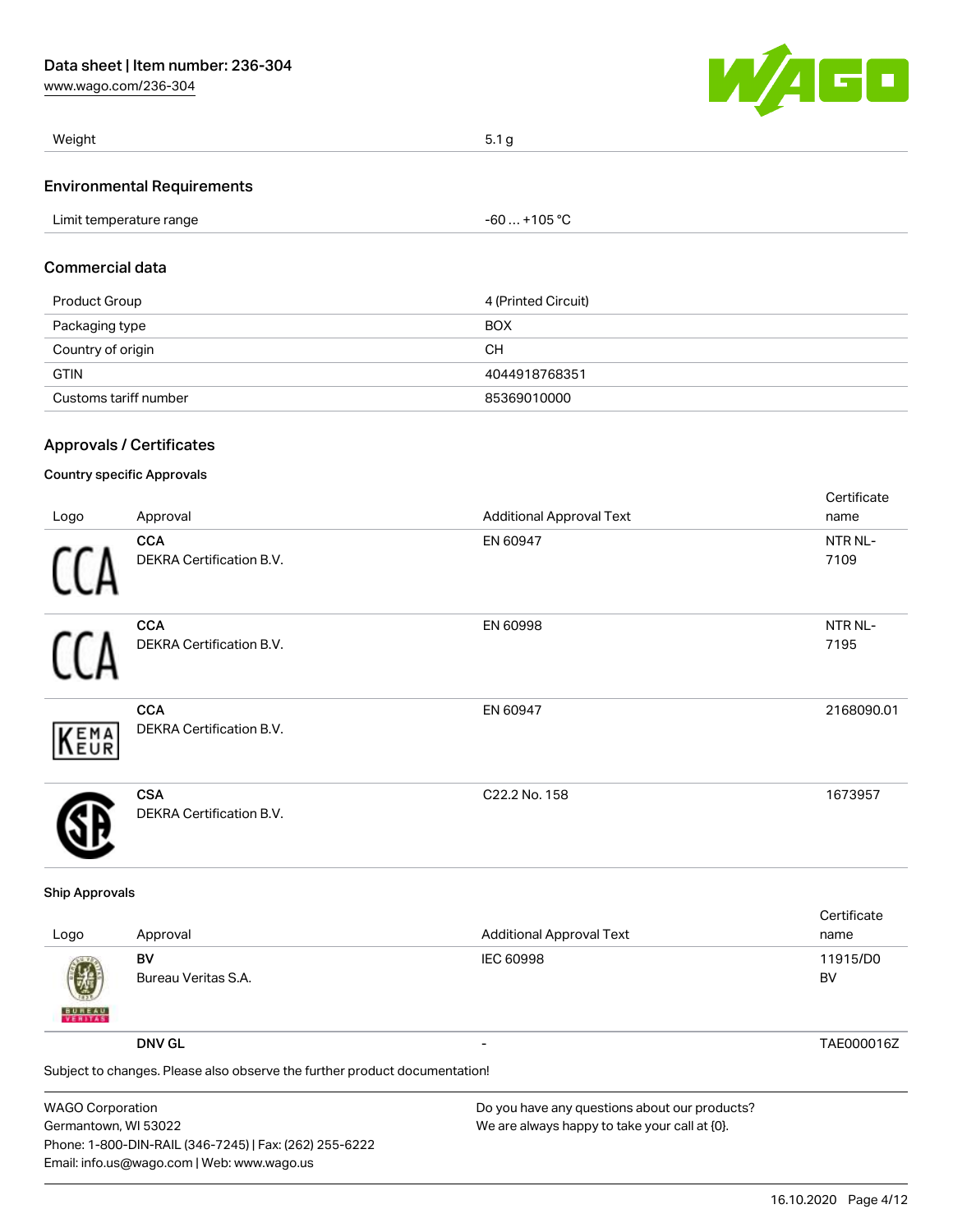

Det Norske Veritas, Germanischer Lloyd

#### UL-Approvals

|      |                                |                                 | Certificate |
|------|--------------------------------|---------------------------------|-------------|
| Logo | Approval                       | <b>Additional Approval Text</b> | name        |
|      | UR                             | <b>UL 1059</b>                  | 20180629-   |
| L    | Underwriters Laboratories Inc. |                                 | E45172      |

## Counterpart

## Compatible products

#### ferrule

| Item no.: 216-101<br>Ferrule; Sleeve for 0.5 mm <sup>2</sup> / AWG 22; uninsulated; electro-tin plated; silver-colored  | www.wago.com/216-101 |
|-------------------------------------------------------------------------------------------------------------------------|----------------------|
| Item no.: 216-102<br>Ferrule; Sleeve for 0.75 mm <sup>2</sup> / AWG 20; uninsulated; electro-tin plated; silver-colored | www.wago.com/216-102 |
| Item no.: 216-103<br>Ferrule; Sleeve for 1 mm <sup>2</sup> / AWG 18; uninsulated; electro-tin plated                    | www.wago.com/216-103 |
| Item no.: 216-104<br>Ferrule; Sleeve for 1.5 mm <sup>2</sup> / AWG 16; uninsulated; electro-tin plated; silver-colored  | www.wago.com/216-104 |
| Item no.: 216-121<br>Ferrule; Sleeve for 0.5 mm <sup>2</sup> / AWG 22; uninsulated; electro-tin plated; silver-colored  | www.wago.com/216-121 |
| Item no.: 216-122<br>Ferrule; Sleeve for 0.75 mm <sup>2</sup> / AWG 20; uninsulated; electro-tin plated; silver-colored | www.wago.com/216-122 |
| Item no.: 216-123<br>Ferrule; Sleeve for 1 mm <sup>2</sup> / AWG 18; uninsulated; electro-tin plated; silver-colored    | www.wago.com/216-123 |
| Item no.: 216-124<br>Ferrule; Sleeve for 1.5 mm <sup>2</sup> / AWG 16; uninsulated; electro-tin plated                  | www.wago.com/216-124 |
| Item no.: 216-131<br>Ferrule; Sleeve for 0.25 mm <sup>2</sup> / AWG 24; uninsulated; electro-tin plated; silver-colored | www.wago.com/216-131 |

Subject to changes. Please also observe the further product documentation!

WAGO Corporation Germantown, WI 53022 Phone: 1-800-DIN-RAIL (346-7245) | Fax: (262) 255-6222 Email: info.us@wago.com | Web: www.wago.us

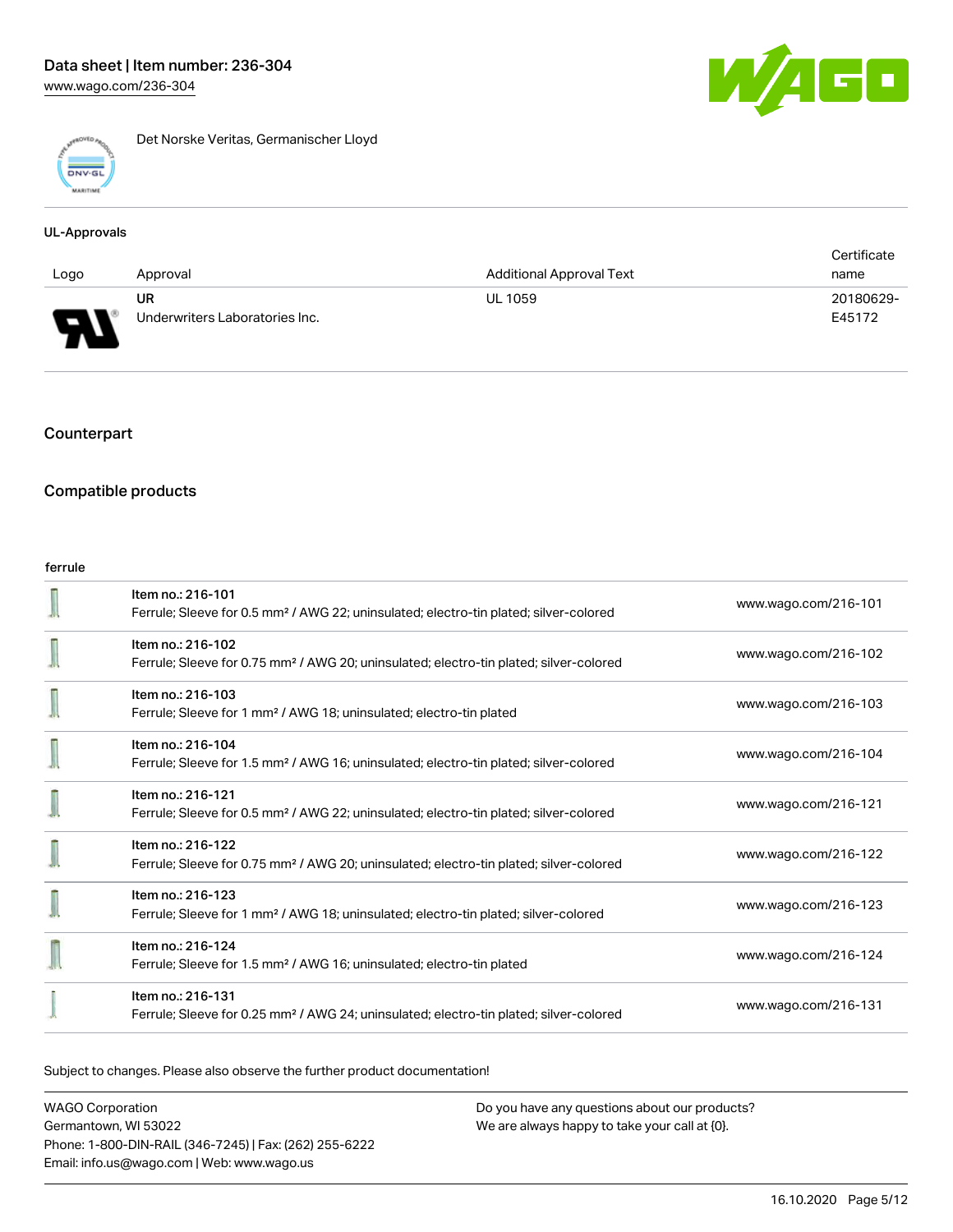[www.wago.com/236-304](http://www.wago.com/236-304)



| Item no.: 216-132<br>Ferrule; Sleeve for 0.34 mm <sup>2</sup> / AWG 24; uninsulated; electro-tin plated                                                                                           | www.wago.com/216-132 |
|---------------------------------------------------------------------------------------------------------------------------------------------------------------------------------------------------|----------------------|
| Item no.: 216-141<br>Ferrule; Sleeve for 0.5 mm <sup>2</sup> / 20 AWG; uninsulated; electro-tin plated; electrolytic copper; gastight<br>crimped; acc. to DIN 46228, Part 1/08.92                 | www.wago.com/216-141 |
| Item no.: 216-142<br>Ferrule; Sleeve for 0.75 mm <sup>2</sup> / 18 AWG; uninsulated; electro-tin plated; electrolytic copper; gastight<br>crimped; acc. to DIN 46228, Part 1/08.92                | www.wago.com/216-142 |
| Item no.: 216-143<br>Ferrule; Sleeve for 1 mm <sup>2</sup> / AWG 18; uninsulated; electro-tin plated; electrolytic copper; gastight<br>crimped; acc. to DIN 46228, Part 1/08.92                   | www.wago.com/216-143 |
| Item no.: 216-144<br>Ferrule; Sleeve for 1.5 mm <sup>2</sup> / AWG 16; uninsulated; electro-tin plated; electrolytic copper; gastight<br>crimped; acc. to DIN 46228, Part 1/08.92; silver-colored | www.wago.com/216-144 |
| Item no.: 216-151<br>Ferrule; Sleeve for 0.25 mm <sup>2</sup> / AWG 24; uninsulated; electro-tin plated                                                                                           | www.wago.com/216-151 |
| Item no.: 216-152<br>Ferrule; Sleeve for 0.34 mm <sup>2</sup> / AWG 24; uninsulated; electro-tin plated                                                                                           | www.wago.com/216-152 |
| Item no.: 216-201<br>Ferrule; Sleeve for 0.5 mm <sup>2</sup> / 20 AWG; insulated; electro-tin plated; white                                                                                       | www.wago.com/216-201 |
| Item no.: 216-202<br>Ferrule; Sleeve for 0.75 mm <sup>2</sup> / 18 AWG; insulated; electro-tin plated; gray                                                                                       | www.wago.com/216-202 |
| Item no.: 216-203<br>Ferrule; Sleeve for 1 mm <sup>2</sup> / AWG 18; insulated; electro-tin plated; red                                                                                           | www.wago.com/216-203 |
| Item no.: 216-204<br>Ferrule; Sleeve for 1.5 mm <sup>2</sup> / AWG 16; insulated; electro-tin plated; black                                                                                       | www.wago.com/216-204 |
| Item no.: 216-221<br>Ferrule; Sleeve for 0.5 mm <sup>2</sup> / 20 AWG; insulated; electro-tin plated; white                                                                                       | www.wago.com/216-221 |
| Item no.: 216-222<br>Ferrule; Sleeve for 0.75 mm <sup>2</sup> / 18 AWG; insulated; electro-tin plated; gray                                                                                       | www.wago.com/216-222 |
| ltem no.: 216-223<br>Ferrule; Sleeve for 1 mm <sup>2</sup> / AWG 18; insulated; electro-tin plated; red                                                                                           | www.wago.com/216-223 |
| Item no.: 216-224<br>Ferrule; Sleeve for 1.5 mm <sup>2</sup> / AWG 16; insulated; electro-tin plated; black                                                                                       | www.wago.com/216-224 |
| Item no.: 216-241<br>Ferrule; Sleeve for 0.5 mm <sup>2</sup> / 20 AWG; insulated; electro-tin plated; electrolytic copper; gastight<br>crimped; acc. to DIN 46228, Part 4/09.90; white            | www.wago.com/216-241 |
| Item no.: 216-242<br>Ferrule; Sleeve for 0.75 mm <sup>2</sup> / 18 AWG; insulated; electro-tin plated; electrolytic copper; gastight<br>crimped; acc. to DIN 46228, Part 4/09.90; gray            | www.wago.com/216-242 |
| 0.01000                                                                                                                                                                                           |                      |

Item no.: 216-243

Subject to changes. Please also observe the further product documentation!

WAGO Corporation Germantown, WI 53022 Phone: 1-800-DIN-RAIL (346-7245) | Fax: (262) 255-6222 Email: info.us@wago.com | Web: www.wago.us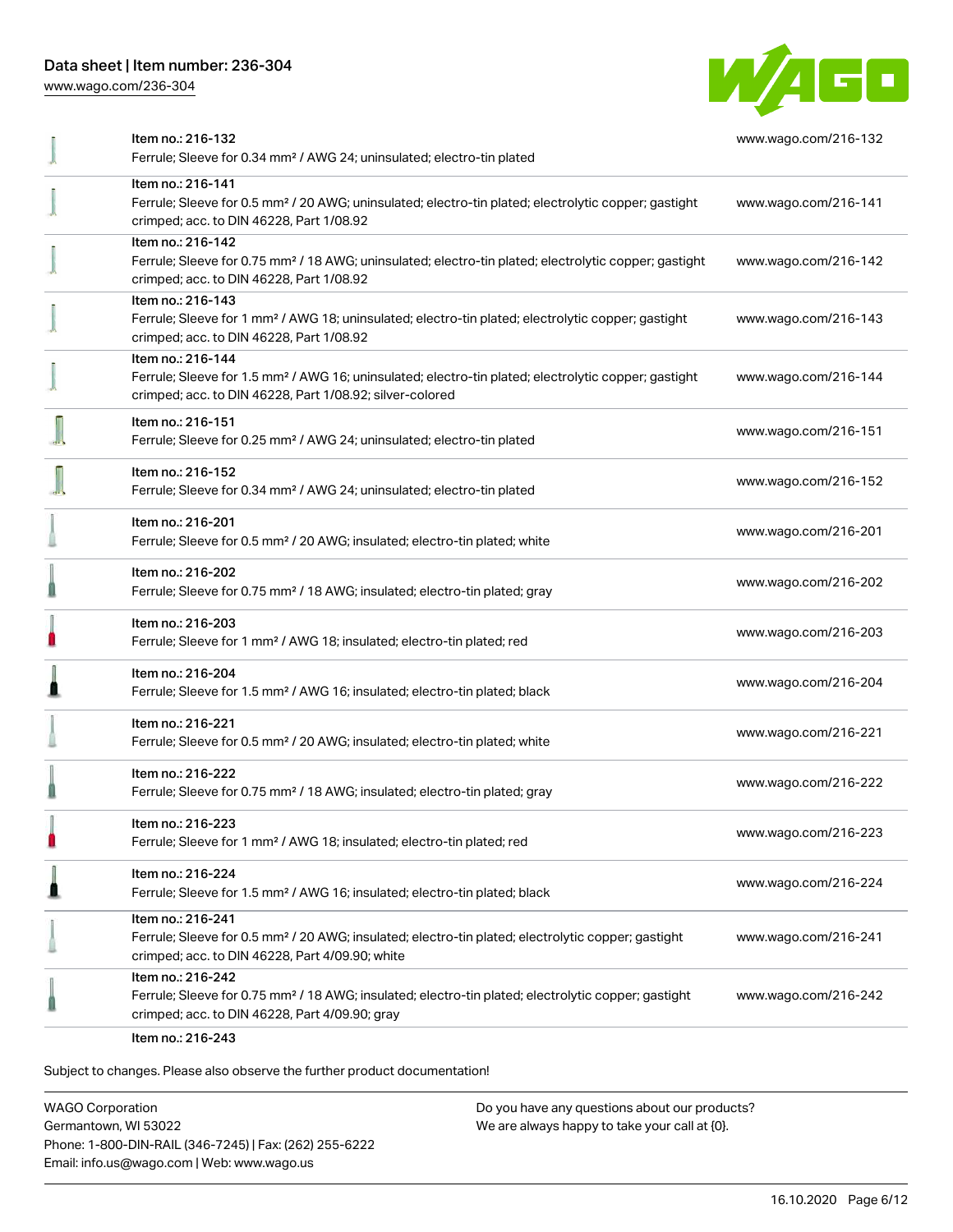

|                     | Ferrule; Sleeve for 1 mm <sup>2</sup> / AWG 18; insulated; electro-tin plated; electrolytic copper; gastight crimped; www.wago.com/216-243<br>acc. to DIN 46228, Part 4/09.90; red                      |                                   |
|---------------------|---------------------------------------------------------------------------------------------------------------------------------------------------------------------------------------------------------|-----------------------------------|
|                     | Item no.: 216-244<br>Ferrule; Sleeve for 1.5 mm <sup>2</sup> / AWG 16; insulated; electro-tin plated; electrolytic copper; gastight<br>crimped; acc. to DIN 46228, Part 4/09.90; black                  | www.wago.com/216-244              |
|                     | Item no.: 216-262<br>Ferrule; Sleeve for 0.75 mm <sup>2</sup> / 18 AWG; insulated; electro-tin plated; electrolytic copper; gastight<br>crimped; acc. to DIN 46228, Part 4/09.90; gray                  | www.wago.com/216-262              |
|                     | Item no.: 216-263<br>Ferrule; Sleeve for 1 mm <sup>2</sup> / AWG 18; insulated; electro-tin plated; electrolytic copper; gastight crimped; www.wago.com/216-263<br>acc. to DIN 46228, Part 4/09.90; red |                                   |
|                     | Item no.: 216-264<br>Ferrule; Sleeve for 1.5 mm <sup>2</sup> / AWG 16; insulated; electro-tin plated; electrolytic copper; gastight<br>crimped; acc. to DIN 46228, Part 4/09.90; black                  | www.wago.com/216-264              |
|                     | Item no.: 216-284<br>Ferrule; Sleeve for 1.5 mm <sup>2</sup> / AWG 16; insulated; electro-tin plated; electrolytic copper; gastight<br>crimped; acc. to DIN 46228, Part 4/09.90; black                  | www.wago.com/216-284              |
|                     | Item no.: 216-301<br>Ferrule; Sleeve for 0.25 mm <sup>2</sup> / AWG 24; insulated; electro-tin plated; yellow                                                                                           | www.wago.com/216-301              |
|                     | Item no.: 216-302<br>Ferrule; Sleeve for 0.34 mm <sup>2</sup> / 22 AWG; insulated; electro-tin plated; green                                                                                            | www.wago.com/216-302              |
|                     | Item no.: 216-321<br>Ferrule; Sleeve for 0.25 mm <sup>2</sup> / AWG 24; insulated; electro-tin plated; yellow                                                                                           | www.wago.com/216-321              |
|                     | Item no.: 216-322<br>Ferrule; Sleeve for 0.34 mm <sup>2</sup> / 22 AWG; insulated; electro-tin plated; green                                                                                            | www.wago.com/216-322              |
| Marking accessories |                                                                                                                                                                                                         |                                   |
|                     | Item no.: 210-332/1000-202<br>Marking strips; as a DIN A4 sheet; MARKED; 1-16 (80x); Height of marker strip: 3 mm; Strip length 182<br>mm; Horizontal marking; Self-adhesive; white                     | www.wago.com/210-332<br>/1000-202 |
|                     | Item no.: 210-332/1000-204<br>Marking strips; as a DIN A4 sheet; MARKED; 17-31 (80x); Height of marker strip: 3 mm; Strip length 182<br>mm; Horizontal marking; Self-adhesive; white                    | www.wago.com/210-332<br>/1000-204 |
|                     | Item no.: 210-332/1000-206<br>Marking strips; as a DIN A4 sheet; MARKED; 33-48 (80x); Height of marker strip: 3 mm; Strip length 182<br>mm; Horizontal marking; Self-adhesive; white                    | www.wago.com/210-332<br>/1000-206 |
|                     | Item no.: 210-332/1016-202<br>Marking strips; as a DIN A4 sheet; MARKED; 1-16 (80x); Height of marker strip: 3 mm; Strip length 182<br>mm; Horizontal marking; Self-adhesive; white                     | www.wago.com/210-332<br>/1016-202 |
|                     | Item no.: 210-332/1016-204<br>Marking strips; as a DIN A4 sheet; MARKED; 17-31 (80x); Height of marker strip: 3 mm; Strip length 182<br>mm; Horizontal marking; Self-adhesive; white                    | www.wago.com/210-332<br>/1016-204 |
|                     |                                                                                                                                                                                                         |                                   |

Subject to changes. Please also observe the further product documentation!

WAGO Corporation Germantown, WI 53022 Phone: 1-800-DIN-RAIL (346-7245) | Fax: (262) 255-6222 Email: info.us@wago.com | Web: www.wago.us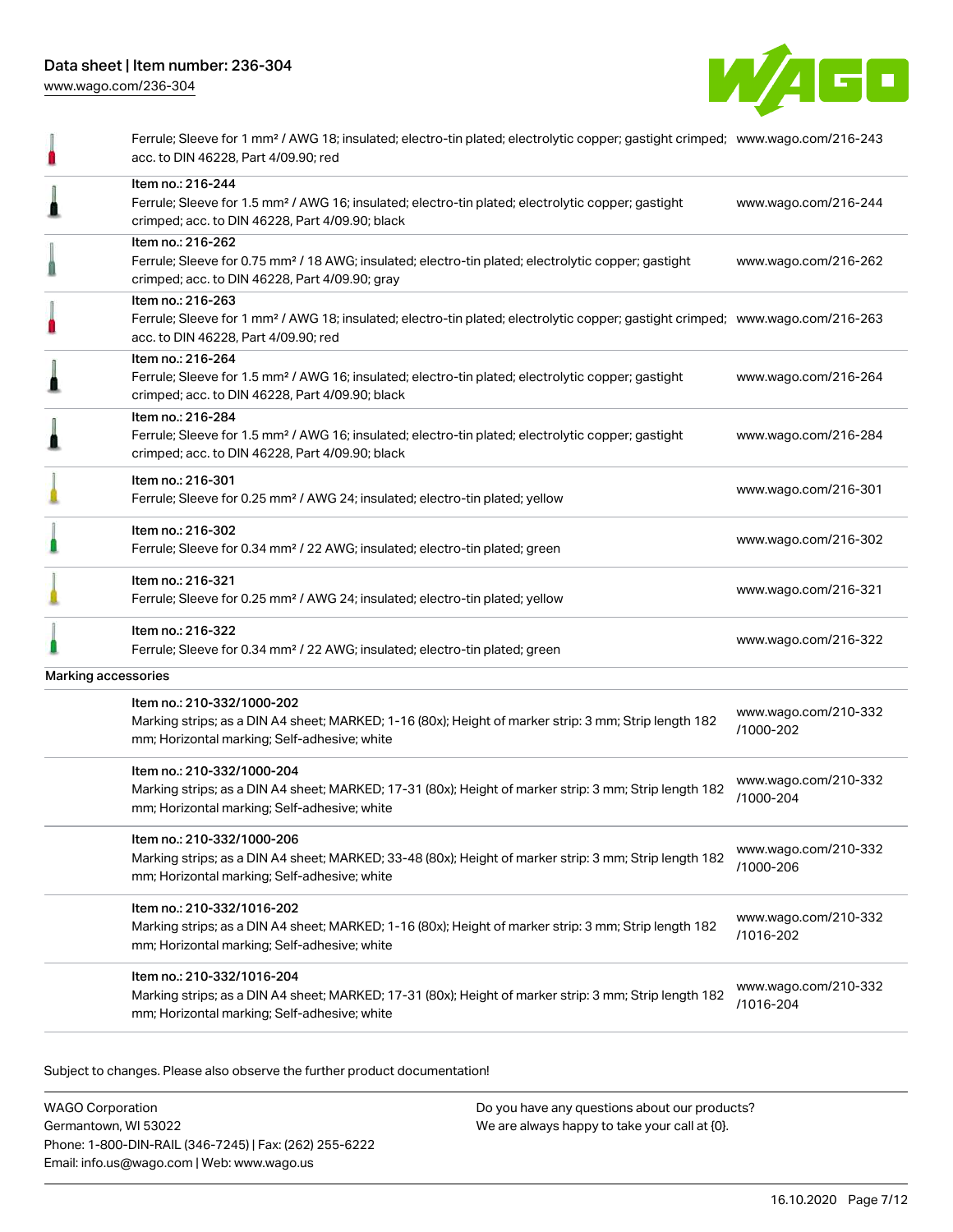

[www.wago.com/210-332](http://www.wago.com/210-332/1016-206)

#### Item no.: 210-332/1016-206

Marking strips; as a DIN A4 sheet; MARKED; 33-48 (80x); Height of marker strip: 3 mm; Strip length 182 [/1016-206](http://www.wago.com/210-332/1016-206) mm; Horizontal marking; Self-adhesive; white

| เบบเจ |                                                                                                                          |                      |
|-------|--------------------------------------------------------------------------------------------------------------------------|----------------------|
|       | Item no.: 210-657<br>Operating tool; Blade: 3.5 x 0.5 mm; with a partially insulated shaft; short; multicoloured         | www.wago.com/210-657 |
|       | Item no.: 210-658<br>Operating tool; Blade: 3.5 x 0.5 mm; with a partially insulated shaft; angled; short; multicoloured | www.wago.com/210-658 |
|       | Item no.: 210-720<br>Operating tool; Blade: 3.5 x 0.5 mm; with a partially insulated shaft; multicoloured                | www.wago.com/210-720 |
|       | Item no.: 236-332<br>Operating tool; natural                                                                             | www.wago.com/236-332 |
|       | Item no.: 236-335<br>Operating tool; gray                                                                                | www.wago.com/236-335 |
|       |                                                                                                                          |                      |

# Downloads

tools

#### **Documentation**

| <b>Additional Information</b> |             |        |          |
|-------------------------------|-------------|--------|----------|
| Technical explanations        | Apr 3, 2019 | pdf    | Download |
|                               |             | 3.6 MB |          |

#### CAD files

| CAD data                  |            |          |
|---------------------------|------------|----------|
| 2D/3D Models 236-304      | <b>URL</b> | Download |
| <b>CAE data</b>           |            |          |
| EPLAN Data Portal 236-304 | URL        | Download |
| ZUKEN Portal 236-304      | <b>URL</b> | Download |
| <b>PCB Design</b>         |            |          |

#### Symbol and Footprint 236-304 CAx data for your PCB design, consisting of "schematic symbols and PCB footprints", URL [Download](https://www.wago.com/us/d/UltraLibrarian_URLS_236-304)

allow easy integration of the WAGO component into your development environment.

#### Supported formats:

Subject to changes. Please also observe the further product documentation!

WAGO Corporation Germantown, WI 53022 Phone: 1-800-DIN-RAIL (346-7245) | Fax: (262) 255-6222 Email: info.us@wago.com | Web: www.wago.us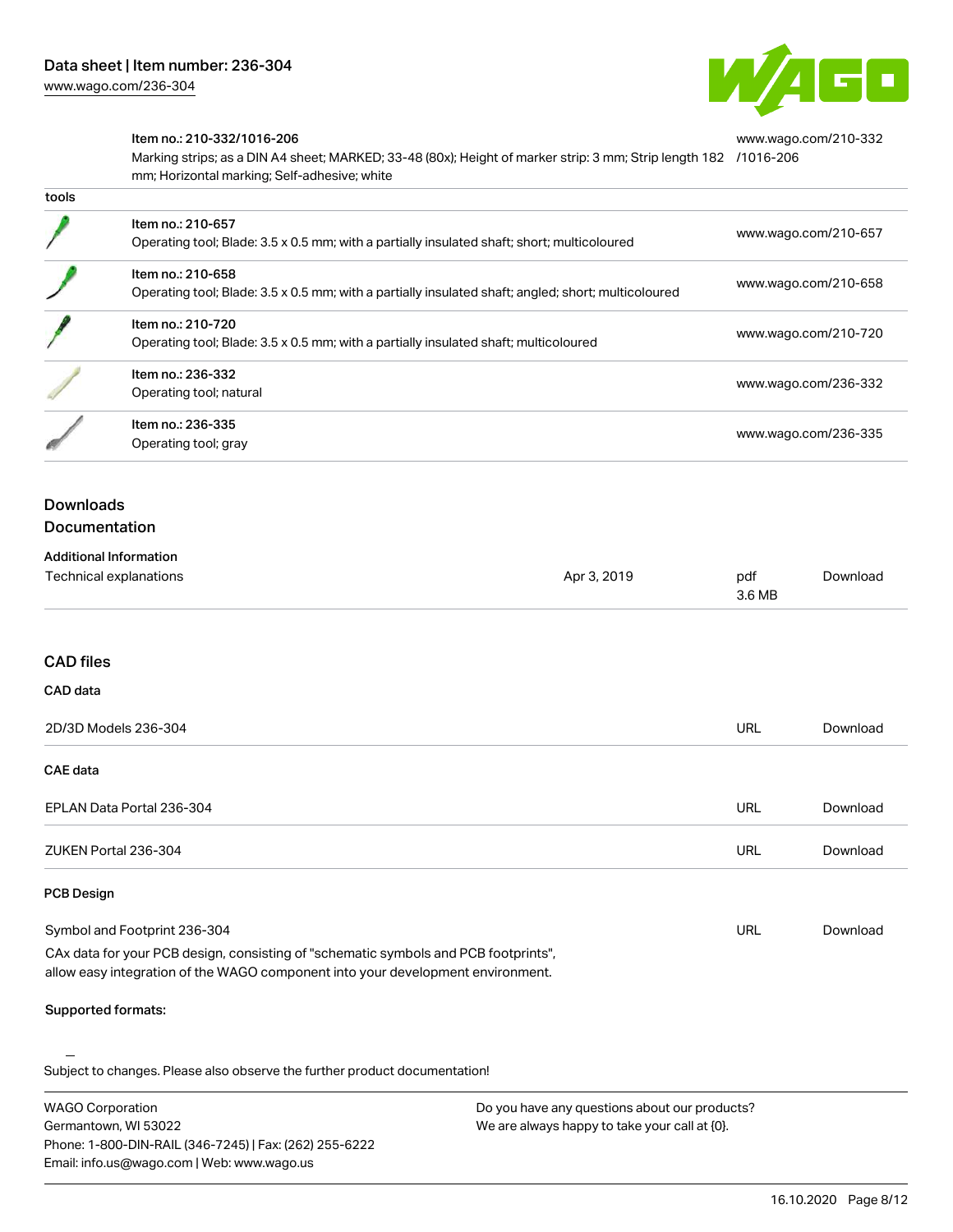[www.wago.com/236-304](http://www.wago.com/236-304)

- $\blacksquare$ Accel EDA 14 & 15
- $\blacksquare$ Altium 6 to current version
- $\blacksquare$ Cadence Allegro
- $\blacksquare$ **DesignSpark**
- П Eagle Libraries
- $\blacksquare$ KiCad
- $\blacksquare$ Mentor Graphics BoardStation
- $\blacksquare$ Mentor Graphics Design Architect
- $\blacksquare$ Mentor Graphics Design Expedition 99 and 2000
- $\blacksquare$ OrCAD 9.X PCB and Capture
- $\blacksquare$ PADS PowerPCB 3, 3.5, 4.X, and 5.X
- $\blacksquare$ PADS PowerPCB and PowerLogic 3.0
- $\blacksquare$ PCAD 2000, 2001, 2002, 2004, and 2006
- $\blacksquare$ Pulsonix 8.5 or newer
- $\blacksquare$ **STL**
- $\blacksquare$ 3D STEP
- $\blacksquare$ TARGET 3001!
- $\blacksquare$ View Logic ViewDraw
- $\blacksquare$ Quadcept
- П Zuken CadStar 3 and 4
- $\blacksquare$ Zuken CR-5000 and CR-8000

PCB Component Libraries (EDA), PCB CAD Library Ultra Librarian

#### Installation Notes

Conductor termination

Subject to changes. Please also observe the further product documentation!

WAGO Corporation Germantown, WI 53022 Phone: 1-800-DIN-RAIL (346-7245) | Fax: (262) 255-6222 Email: info.us@wago.com | Web: www.wago.us

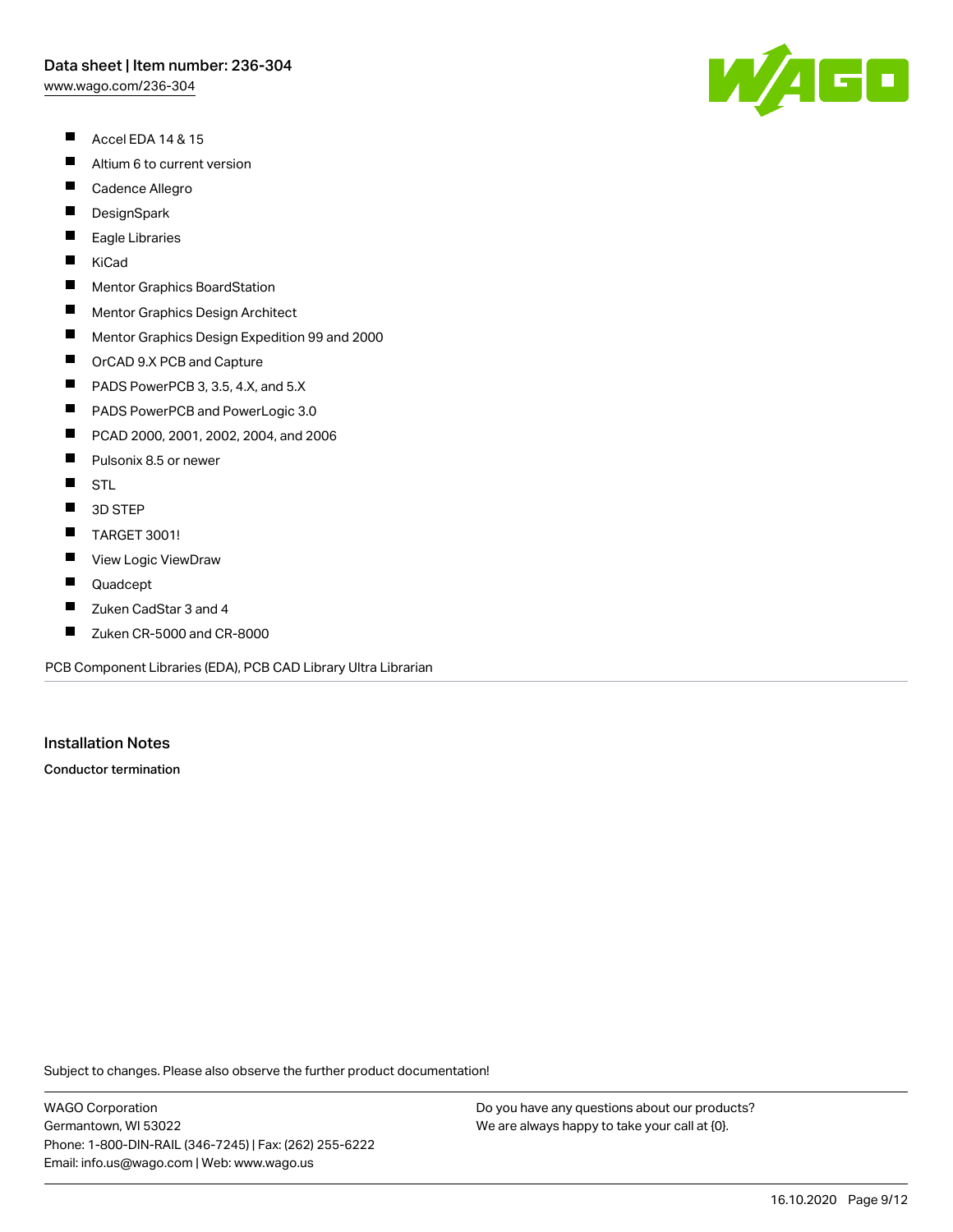### Data sheet | Item number: 236-304 [www.wago.com/236-304](http://www.wago.com/236-304)





Inserting a conductor via 3.5 mm screwdriver.

Screwdriver actuation parallel to conductor entry.



screwdriver.

Screwdriver actuation perpendicular to conductor entry.



Inserting a conductor via 3.5 mm Inserting a conductor via operating tool.

Subject to changes. Please also observe the further product documentation!

WAGO Corporation Germantown, WI 53022 Phone: 1-800-DIN-RAIL (346-7245) | Fax: (262) 255-6222 Email: info.us@wago.com | Web: www.wago.us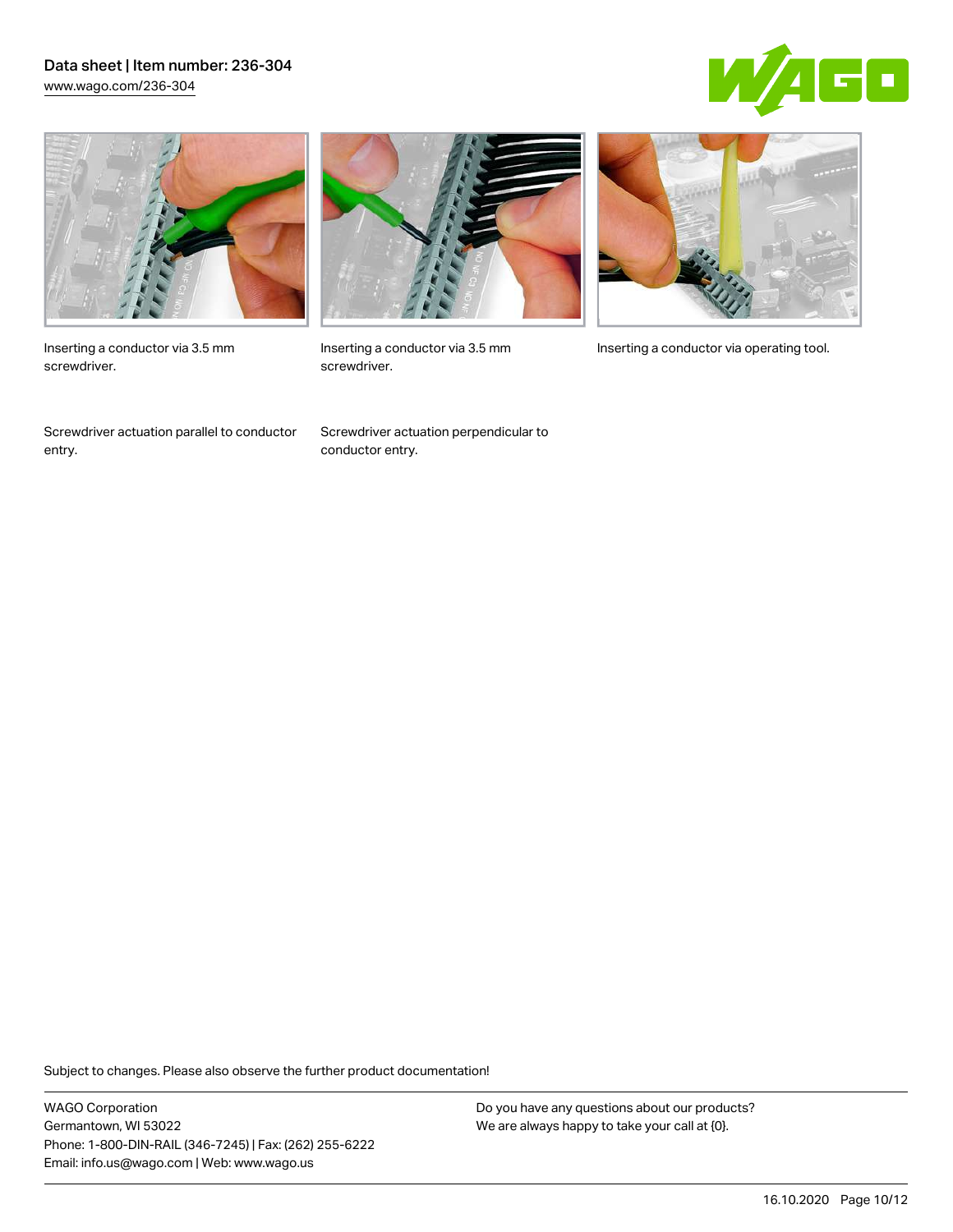## Data sheet | Item number: 236-304 [www.wago.com/236-304](http://www.wago.com/236-304)

GO



Compared to standard screwdrivers, these operating tools are far more convenient for wiring PCB terminal strips at factory.

Installation



PCB Terminal Strips placed behind each other save space – staggering them by half the pin spacing simplifies subsequent wiring of the first row.

Installation

Subject to changes. Please also observe the further product documentation!

WAGO Corporation Germantown, WI 53022 Phone: 1-800-DIN-RAIL (346-7245) | Fax: (262) 255-6222 Email: info.us@wago.com | Web: www.wago.us